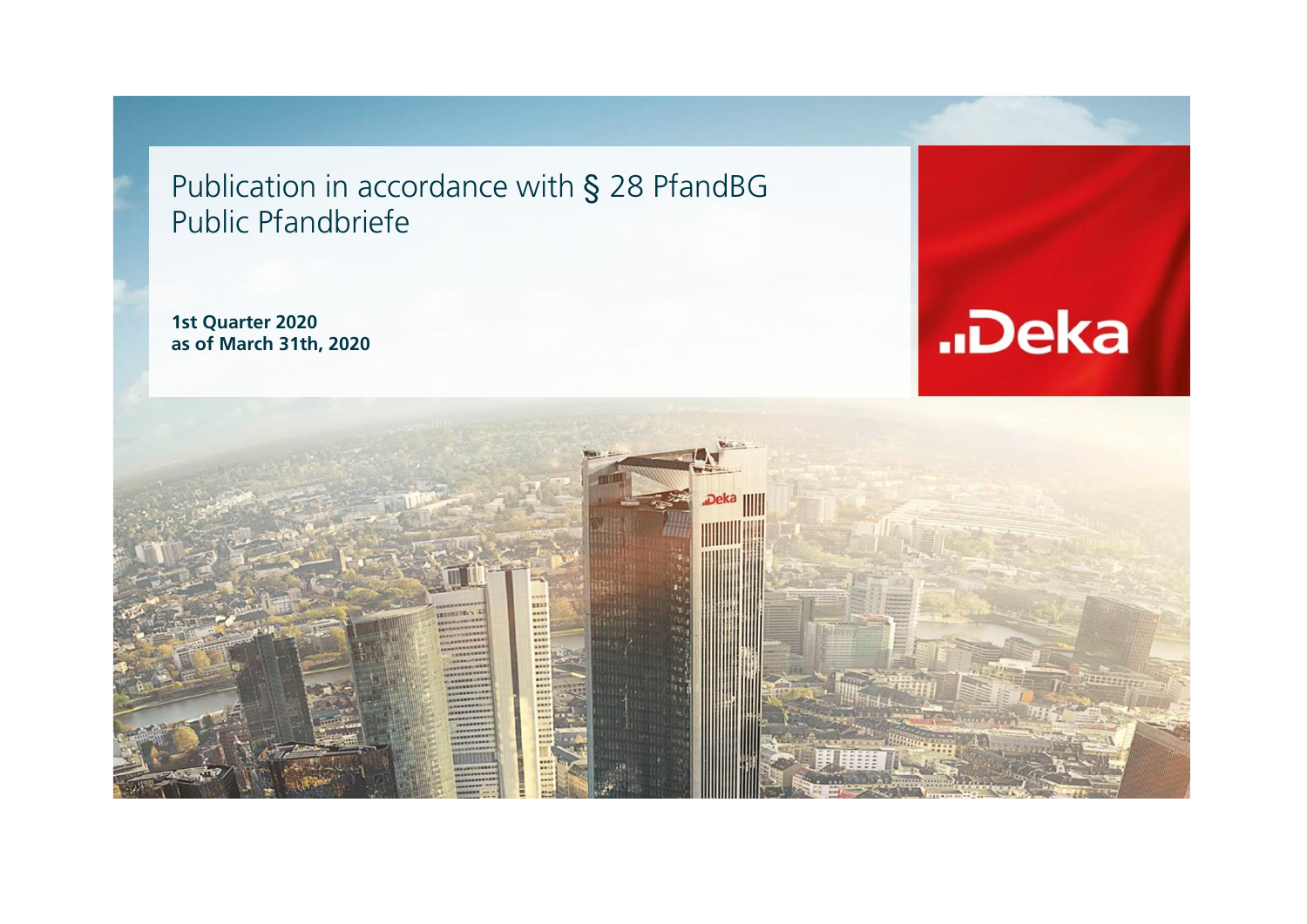# Public Pfandbriefe - Publication in accordance with § 28 PfandBG as of March 31th, 2020

### **Table of contents**

| <b>Publication in accordance with § 28 PfandBG</b>                                                                               | Page(s) |
|----------------------------------------------------------------------------------------------------------------------------------|---------|
| I. Nominal value                                                                                                                 | 3       |
| II. vdp-Credit qualitiy differentiation model                                                                                    | 3       |
| III. Derivatives contained in cover pool                                                                                         | 3       |
| IV. Nominal value and net present value                                                                                          | 4       |
| V. Maturity structure                                                                                                            | 5       |
| VI. Breakdown of cover pool by size                                                                                              | 6       |
| VII. Fixed-interest rate assets                                                                                                  | 6       |
| VIII. Additional cover pool assets                                                                                               |         |
| IX. Distribution of cover pool assets - Regular cover (incl. statutory overcollateralization) in mill EUR                        | 8       |
| X. Distribution of cover pool assets (amounts directly owed) - Regular cover (incl. statutory overcollateralization) in mill EUR | 9       |
| XI. Distribution of cover pool assets (guaranteed amounts) - Regular cover (incl. statutory overcollateralization) in mill EUR   | 10      |
| XII. Distribution of cover pool assets (guarantees for reasons of export promotion) - Regular cover in mill EUR                  | 11      |
| XIII. Debts in arrears > 90 Days (in mill EUR)                                                                                   | 12      |
| XIV. Total amounts of nonperforming assets, if at least 5% of each individual claim are non performing (in mill EUR)             | 13      |
|                                                                                                                                  |         |

#### **Additional voluntary information**

| I. Additional voluntary information about the cover pool               | $14 - 15$ |
|------------------------------------------------------------------------|-----------|
| II. Additional voluntary information about the outstanding Pfandbriefe |           |

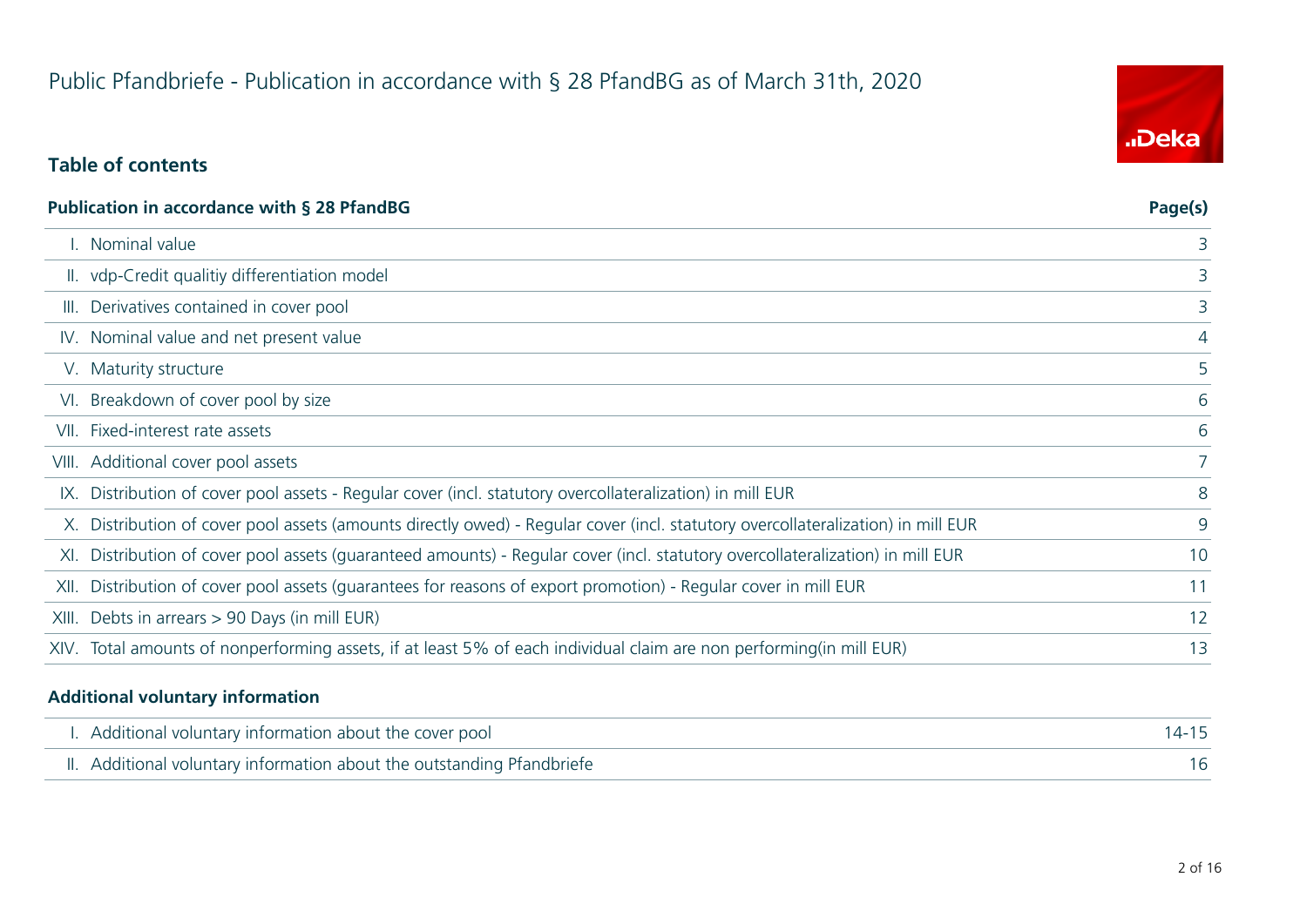

### **I. Nominal value**

| <b>Total amounts in mill EUR</b>          | <b>Nominal value</b> |         |
|-------------------------------------------|----------------------|---------|
|                                           | Q1/2020              | Q1/2019 |
| Outstanding Pfandbriefe                   | 3.841.8              | 2.366.8 |
| Public sector cover pool                  | 4.361.9              | 3.255,9 |
| Overcollateralization                     | 520.1                | 889.1   |
| Overcollateralization in % of outstanding | 13,5%                | 37,6 %  |

### **II. vdp-Credit qualitiy differentiation model**

| Overcollateralization in consideration of the<br>"vdp-Credit quality differentiation model" | <b>Nominal value</b> |         | Net present value |         |
|---------------------------------------------------------------------------------------------|----------------------|---------|-------------------|---------|
| in mill EUR                                                                                 | O1/2020              | 01/2019 | O1/2020           | 01/2019 |
| Overcollateralization                                                                       | 520.1                | 889.1   | 650.4             | 913,5   |
| Overcollateralization according to the "vdp-Credit quality"<br>differentiation model"       | 520.1                | 889.1   | 650.4             | 913.5   |
| Overcollateralization in % of outstanding                                                   | 13.5%                | 37.6%   | 15.8%             | 34,5 %  |

#### **III. Derivatives contained in cover pool**

| <b>Total amounts in mill EUR</b> | <b>Nominal value</b> |         |  |
|----------------------------------|----------------------|---------|--|
|                                  | O1/2020              | 01/2019 |  |
| <b>Derivates</b>                 | 0.0                  | 0.0     |  |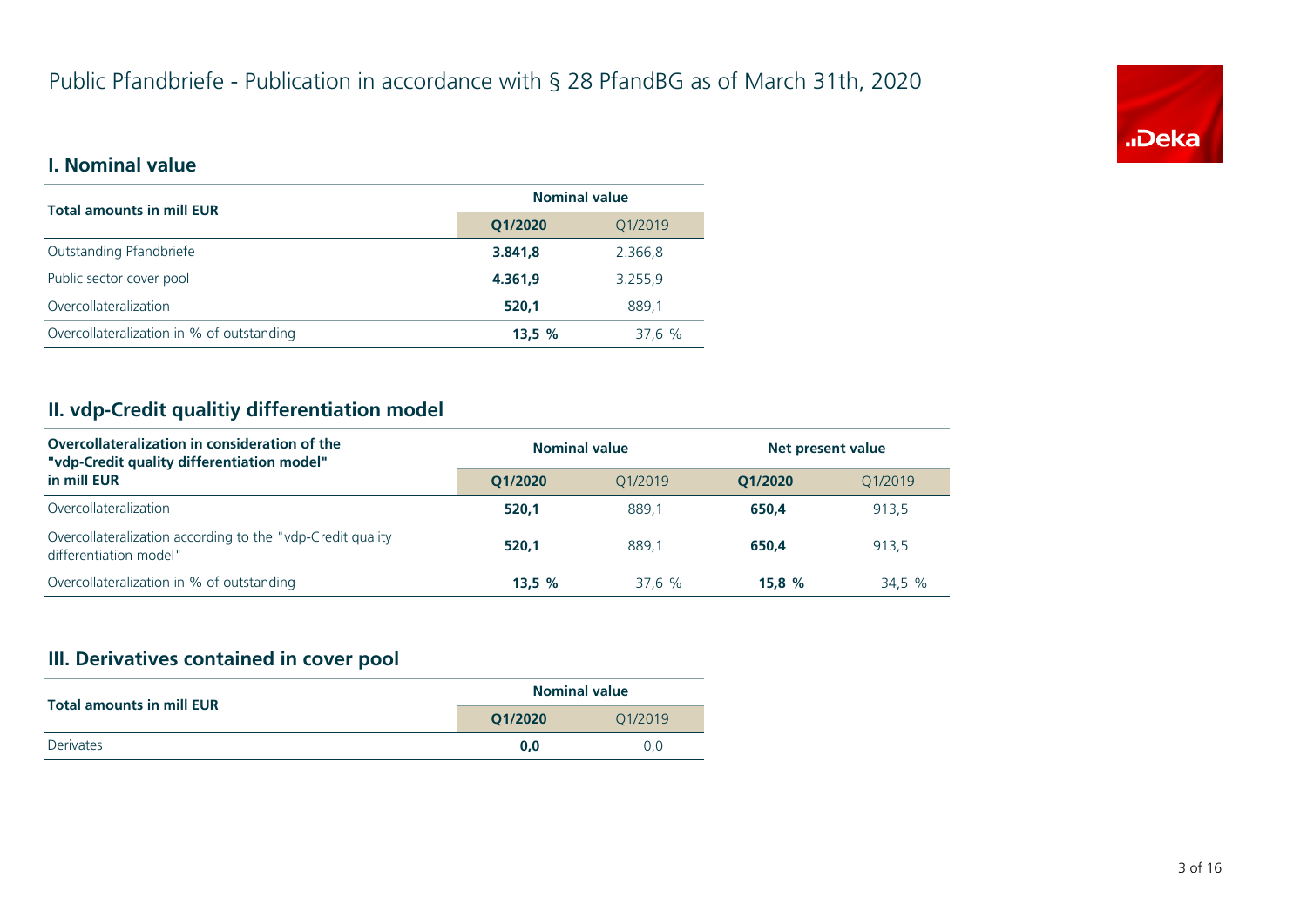

#### **IV. Nominal value and net present value**

| <b>Total amounts in mill EUR</b>          | <b>Nominal value</b> |         | Net present value |         |
|-------------------------------------------|----------------------|---------|-------------------|---------|
|                                           | Q1/2020              | 01/2019 | O1/2020           | Q1/2019 |
| Outstanding Pfandbriefe                   | 3.841.8              | 2.366.8 | 4.110.8           | 2.649.6 |
| Public sector cover pool                  | 4.361.9              | 3.255.9 | 4.761.2           | 3.563,1 |
| Overcollateralization                     | 520.1                | 889.1   | 650.4             | 913.5   |
| Overcollateralization in % of outstanding | 13.5%                | 37,6 %  | 15.8%             | 34,5 %  |

| <b>Total amounts in mill EUR</b>          | Net present value + 250 BP |         | Net present value - 250 BP |                      | Net present value<br><b>Currency stress</b> |         |
|-------------------------------------------|----------------------------|---------|----------------------------|----------------------|---------------------------------------------|---------|
|                                           | O1/2020                    | 01/2019 | O1/2020                    | O <sub>1</sub> /2019 | O1/2020                                     | 01/2019 |
| Outstanding Pfandbriefe                   | 3.672.5                    | 2.382.0 | 4.662,4                    | 2.976,8              | 3.642.0                                     | 2.352,2 |
| Public sector cover pool                  | 4.169.1                    | 3.249.3 | 5.593,5                    | 3.966.5              | 4.137.6                                     | 3.194,6 |
| Overcollateralization                     | 496.6                      | 867.3   | 931,1                      | 989,7                | 495.6                                       | 842,3   |
| Overcollateralization in % of outstanding | 13,5%                      | 36.4 %  | 20.0%                      | 33,2 %               | 13.6%                                       | 35,8 %  |

| <b>Foreign Currencies</b> | Net present value for each foreign<br>currency (in mill) |         | <b>Rates of exchange</b> |                      | Net present value<br>in mill EUR |         |
|---------------------------|----------------------------------------------------------|---------|--------------------------|----------------------|----------------------------------|---------|
|                           | O1/2020                                                  | 01/2019 | O1/2020                  | O <sub>1</sub> /2019 | O1/2020                          | Q1/2019 |
| <b>USD</b>                | 6,5                                                      | 168.4   | 1.09560                  | .12350               | 6.0                              | 149,9   |
| <b>Total amounts</b>      |                                                          |         |                          |                      | 6,0                              | 149,9   |

Remark: Net present value on Static Method basis in accordance with § 5 and § 6 PfandBarwertV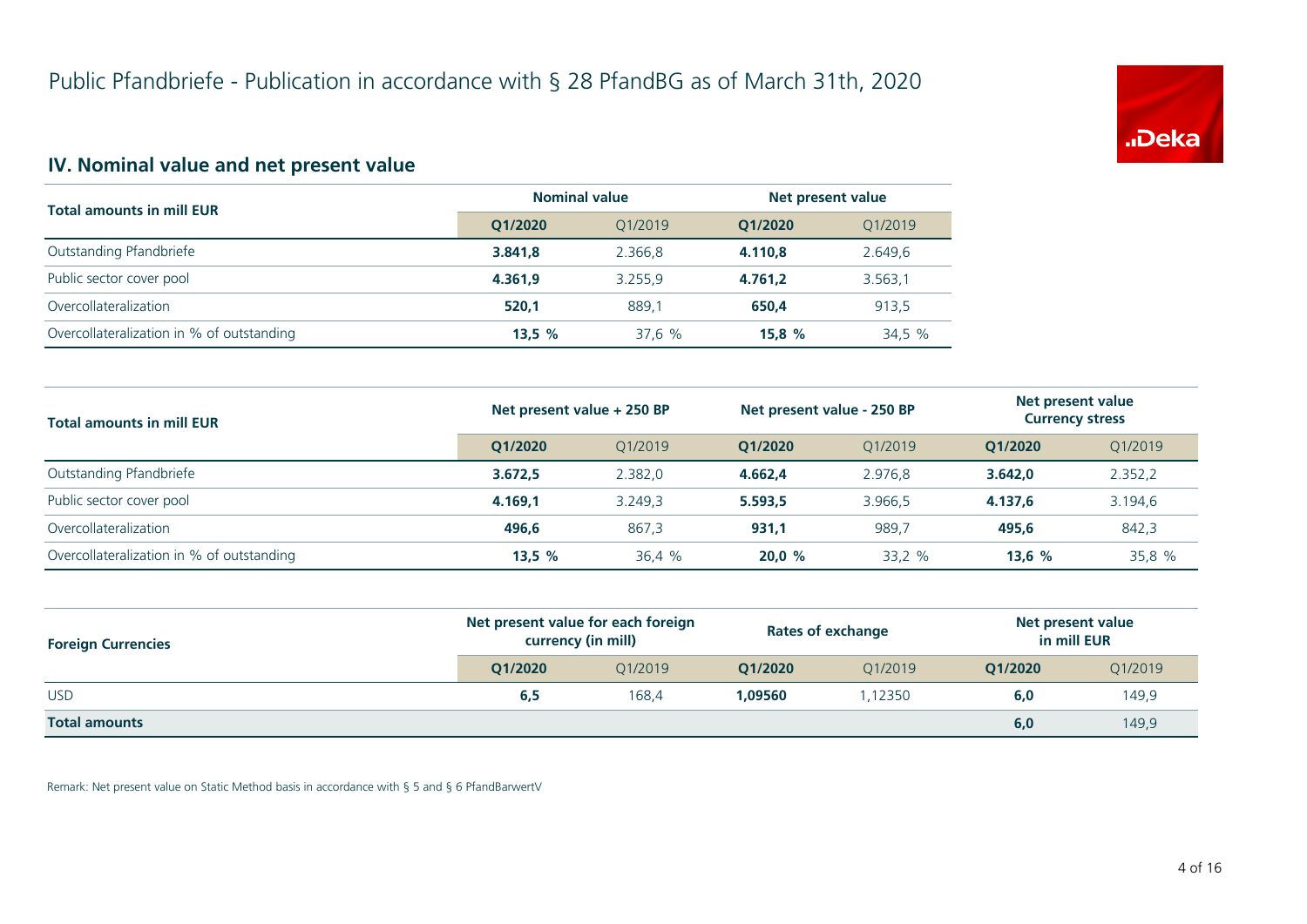

### **V. Maturity structure**

| <b>Maturity ranges</b> |        | <b>Outstanding Pfandbriefe in mill EUR</b> |         | Public sector cover pool in mill EUR |         |         |
|------------------------|--------|--------------------------------------------|---------|--------------------------------------|---------|---------|
|                        |        |                                            | Q1/2020 | Q1/2019                              | Q1/2020 | Q1/2019 |
|                        | $\leq$ | 6 months                                   | 276,0   | 57,5                                 | 56,0    | 12,1    |
| 6 months               | $\leq$ | 12 months                                  | 259,5   | 133,0                                | 347,8   | 159,6   |
| 12 months              | $\leq$ | 18 months                                  | 49,9    | 271,4                                | 116,1   | 67,8    |
| 18 months              | $\leq$ | 2 years                                    | 693,0   | 69,5                                 | 107,6   | 208,8   |
| 2 years                | $\leq$ | 3 years                                    | 645,0   | 298,8                                | 166,2   | 267,6   |
| 3 years                | $\leq$ | 4 years                                    | 410,0   | 345,0                                | 230,7   | 204,3   |
| 4 years                | $\leq$ | 5 years                                    | 104,7   | 410,0                                | 269,7   | 275,5   |
| 5 years                | $\leq$ | 10 years                                   | 947,0   | 578,9                                | 1.639,7 | 1.484,1 |
|                        | $\geq$ | 10 years                                   | 456,7   | 202,8                                | 1.428,0 | 576,2   |
| <b>Total amounts</b>   |        |                                            | 3.841,8 | 2.366,8                              | 4.361,9 | 3.255,9 |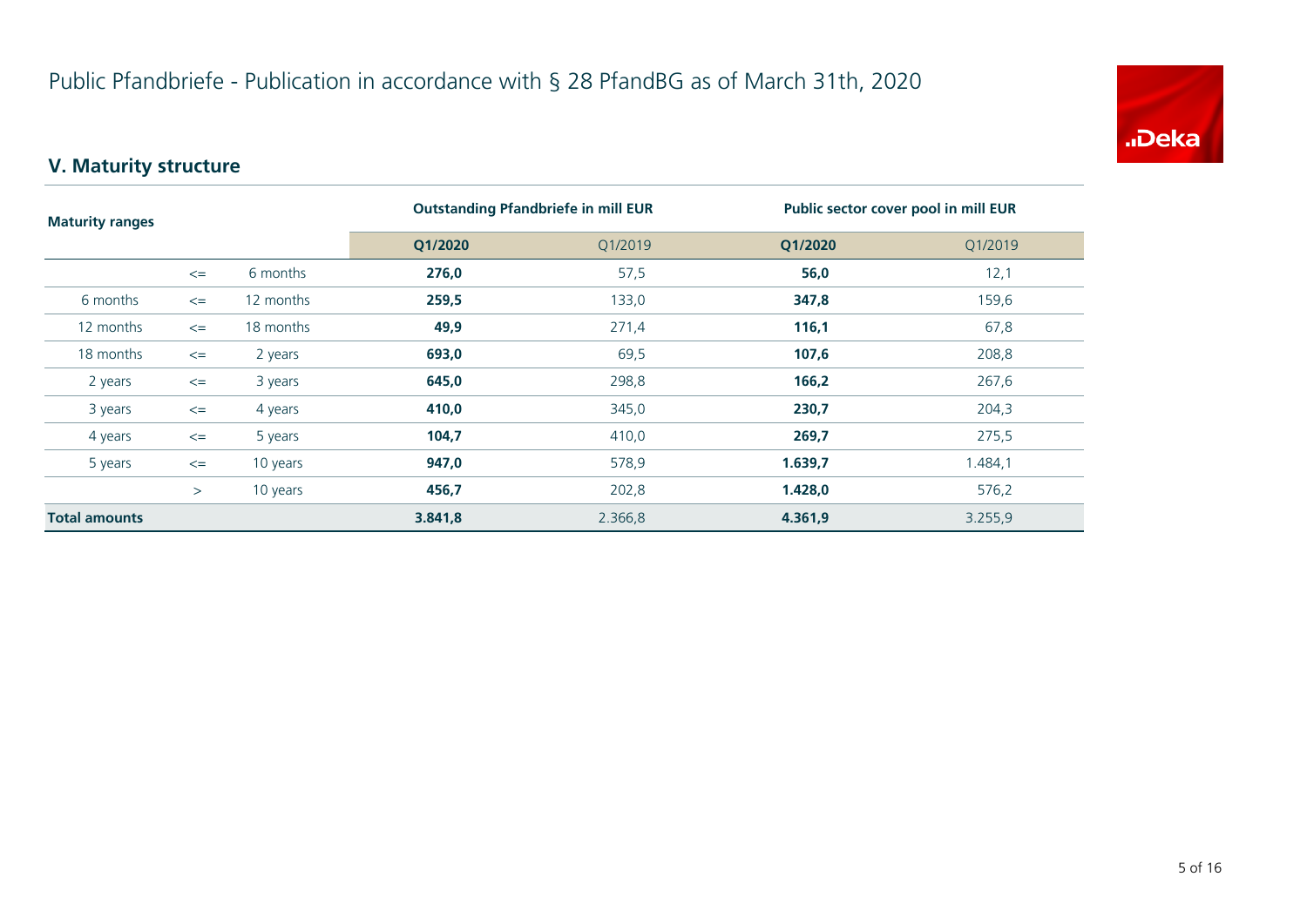

### **VI. Breakdown of cover pool by size**

| Breakdown of cover pool by size (in mill EUR)                        |                                 |               |              |         |         |
|----------------------------------------------------------------------|---------------------------------|---------------|--------------|---------|---------|
|                                                                      |                                 |               |              | Q1/2020 | O1/2019 |
| Regular cover                                                        |                                 | $\leq$        | 10 mill EUR  | 107.9   | 75,7    |
| according to $\S$ 20 para. 1 PfandBG                                 |                                 |               |              |         |         |
| Regular cover                                                        | 10 mill EUR $\leq$ 100 mill EUR |               |              | 1.874.2 | 1.453,0 |
| according to § 20 para. 1 PfandBG                                    |                                 |               |              |         |         |
| Regular cover                                                        |                                 | $\rightarrow$ | 100 mill FUR | 2.379.8 | 1.697,3 |
| according to $\S$ 20 para. 1 PfandBG                                 |                                 |               |              |         |         |
| <b>Amounts</b>                                                       |                                 |               |              | 4.361.9 | 3.225,9 |
| Additional cover pool assets<br>according to $\S$ 20 para. 2 PfandBG |                                 |               |              | 0.0     | 30,0    |
| <b>Total amounts</b>                                                 |                                 |               |              | 4.361.9 | 3.255,9 |

#### **VII. Fixed-interest rate assets**

| Total amounts of fixed-interest assets (nominal and<br>percentage values) | <b>Total amounts in mill EUR</b> |         | thereof: Nominal value of fixed<br>interest assets |         | thereof: Percentage of fixed<br>interest assets |         |
|---------------------------------------------------------------------------|----------------------------------|---------|----------------------------------------------------|---------|-------------------------------------------------|---------|
|                                                                           | O1/2020                          | 01/2019 | 01/2020                                            | 01/2019 | 01/2020                                         | 01/2019 |
| Outstanding Pfandbriefe                                                   | 3.841.8                          | 2.366.8 | 3.659.3                                            | 2.188.8 | 95.2%                                           | 92,5%   |
| Public sector cover pool                                                  | 4.361.9                          | 3.255.9 | 3.486.7                                            | 2.253.6 | 79.9 %                                          | 69,2 %  |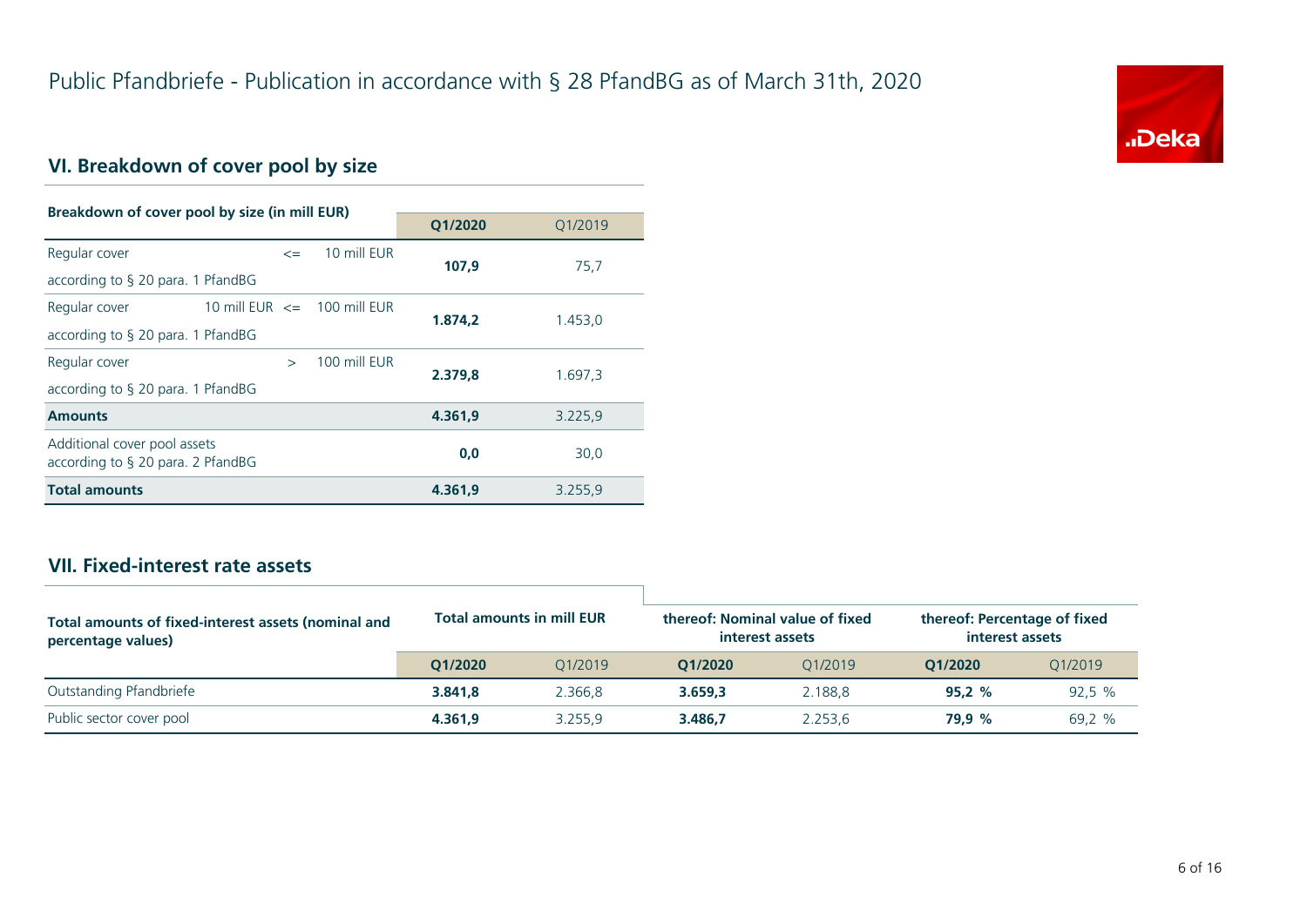

#### **VIII. Additional cover pool assets**

| <b>Additional cover pool assets</b>                                             |               |         | <b>Total amounts in mill EUR</b> |                                                                                               |         |
|---------------------------------------------------------------------------------|---------------|---------|----------------------------------|-----------------------------------------------------------------------------------------------|---------|
| according to § 20 para. 2 PfandBG                                               |               | Q1/2020 | Q1/2019                          |                                                                                               |         |
|                                                                                 |               | 0,0     | 30,0                             |                                                                                               |         |
|                                                                                 |               |         |                                  |                                                                                               |         |
| Thereof additional cover pool assets                                            |               |         | <b>Total amounts in mill EUR</b> |                                                                                               |         |
| according to § 20 para. 2 no. 1 PfandBG                                         |               | Q1/2020 | Q1/2019                          |                                                                                               |         |
|                                                                                 |               | 0,0     | 0,0                              |                                                                                               |         |
|                                                                                 |               |         |                                  |                                                                                               |         |
|                                                                                 |               |         |                                  |                                                                                               |         |
| Thereof additional cover pool assets<br>according to § 20 para. 2 no. 2 PfandBG |               |         | <b>Total amounts in mill EUR</b> | thereof: Exposure in covered bonds<br>according to Article 129 Regulation<br>(EU) No 575/2013 |         |
| based in                                                                        | Code<br>$(*)$ | Q1/2020 | Q1/2019                          | Q1/2020                                                                                       | Q1/2019 |
| Germany                                                                         | DE            | 0,0     | 30,0                             | 0,0                                                                                           | 0,0     |

| Information according to $\S$ 28                                    | <b>Total amounts in mill EUR</b> |         |  |  |
|---------------------------------------------------------------------|----------------------------------|---------|--|--|
| para. 1 no. 8 PfandBG                                               | O1/2020                          | 01/2019 |  |  |
| Cover pool assets that exceed the limits of<br>§ 20 para. 2 PfandBG | 0.0                              | 0.0     |  |  |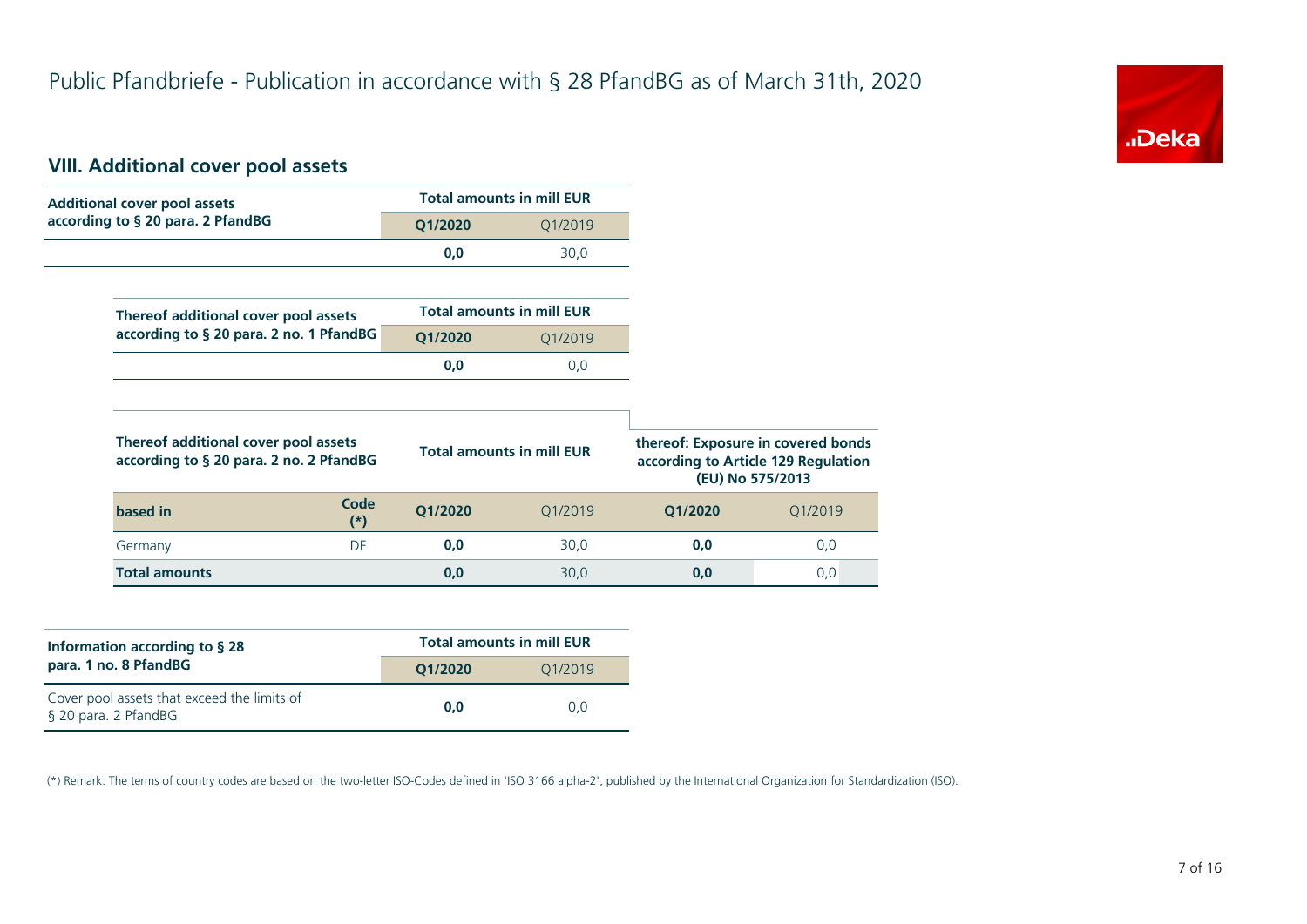#### **IX. Distribution of cover pool assets Regular cover (incl. statutory overcollateralization) in mill EUR**

| Country of registration/residence of                    |               |         |                  |         |                             |         |                          |                      |         |                      |         |                                            |         |
|---------------------------------------------------------|---------------|---------|------------------|---------|-----------------------------|---------|--------------------------|----------------------|---------|----------------------|---------|--------------------------------------------|---------|
| the respective borrower or<br>guaranteeing body         |               |         | <b>Sovereign</b> |         | <b>Regional Authorities</b> |         | <b>Local Authorities</b> | <b>Other debtors</b> |         | <b>Total amounts</b> |         | thereof: Guarantees<br>of export promotion |         |
| <b>Country</b>                                          | Code<br>$(*)$ | Q1/2020 | Q1/2019          | Q1/2020 | Q1/2019                     | Q1/2020 | Q1/2019                  | Q1/2020              | Q1/2019 | Q1/2020              | Q1/2019 | Q1/2020                                    | Q1/2019 |
| Germany                                                 | DE            | 185,1   | 213,8            | 469,1   | 369,7                       | 1.807,0 | 658,6                    | 978,7                | 897,2   | 3.439,8              | 2.139,2 | 185,1                                      | 213,8   |
| <b>Denmark</b>                                          | <b>DK</b>     | 0,0     | 0,0              | 0,0     | 0,0                         | 0,0     | 0,0                      | 60,3                 | 0,0     | 60,3                 | 0,0     | 60,3                                       | 0,0     |
| France                                                  | <b>FR</b>     | 8,6     | 26,7             | 0,0     | 0,0                         | 0,0     | 0,0                      | 0,0                  | 0,0     | 8,6                  | 26,7    | 8,6                                        | 26,7    |
| Canada                                                  | CA            | 0,0     | 0,0              | 22,4    | 97,4                        | 0,0     | 0,0                      | 0,0                  | 0,0     | 22,4                 | 97,4    | 0,0                                        | 0,0     |
| Latvia                                                  | LV            | 0,0     | 0,0              | 0,0     | 0,0                         | 117,0   | 97,6                     | 0,0                  | 0,0     | 117,0                | 97,6    | 0,0                                        | 0,0     |
| Netherlands                                             | <b>NL</b>     | 151,4   | 164,8            | 0,0     | 0,0                         | 0,0     | 0,0                      | 0,0                  | 0,0     | 151,4                | 164,8   | 151,4                                      | 164,8   |
| Norway                                                  | <b>NO</b>     | 56,3    | 68,8             | 0,0     | 0,0                         | 0,0     | 0,0                      | 0,0                  | 0,0     | 56,3                 | 68,8    | 56,3                                       | 68,8    |
| Poland                                                  | PL            | 50,0    | 50,0             | 0,0     | 0,0                         | 0,0     | 0,0                      | 0,0                  | 0,0     | 50,0                 | 50,0    | 0,0                                        | 0,0     |
| United States of America                                | <b>US</b>     | 152,5   | 228,2            | 0,0     | 0,0                         | 0,0     | 0,0                      | 0,0                  | 0,0     | 152,5                | 228,2   | 152,5                                      | 228,2   |
| United Kingdom of Great Britain<br>and Northern Ireland | <b>GB</b>     | 303,4   | 353,3            | 0,0     | 0,0                         | 0,0     | 0,0                      | 0,0                  | 0,0     | 303,4                | 353,3   | 303,4                                      | 353,3   |
| <b>Amounts</b>                                          |               | 907,3   | 1.105,6          | 491,6   | 467,0                       | 1.924,0 | 756,1                    | 1.039,0              | 897,2   | 4.361,9              | 3.225.9 | 917,6                                      | 1.055,6 |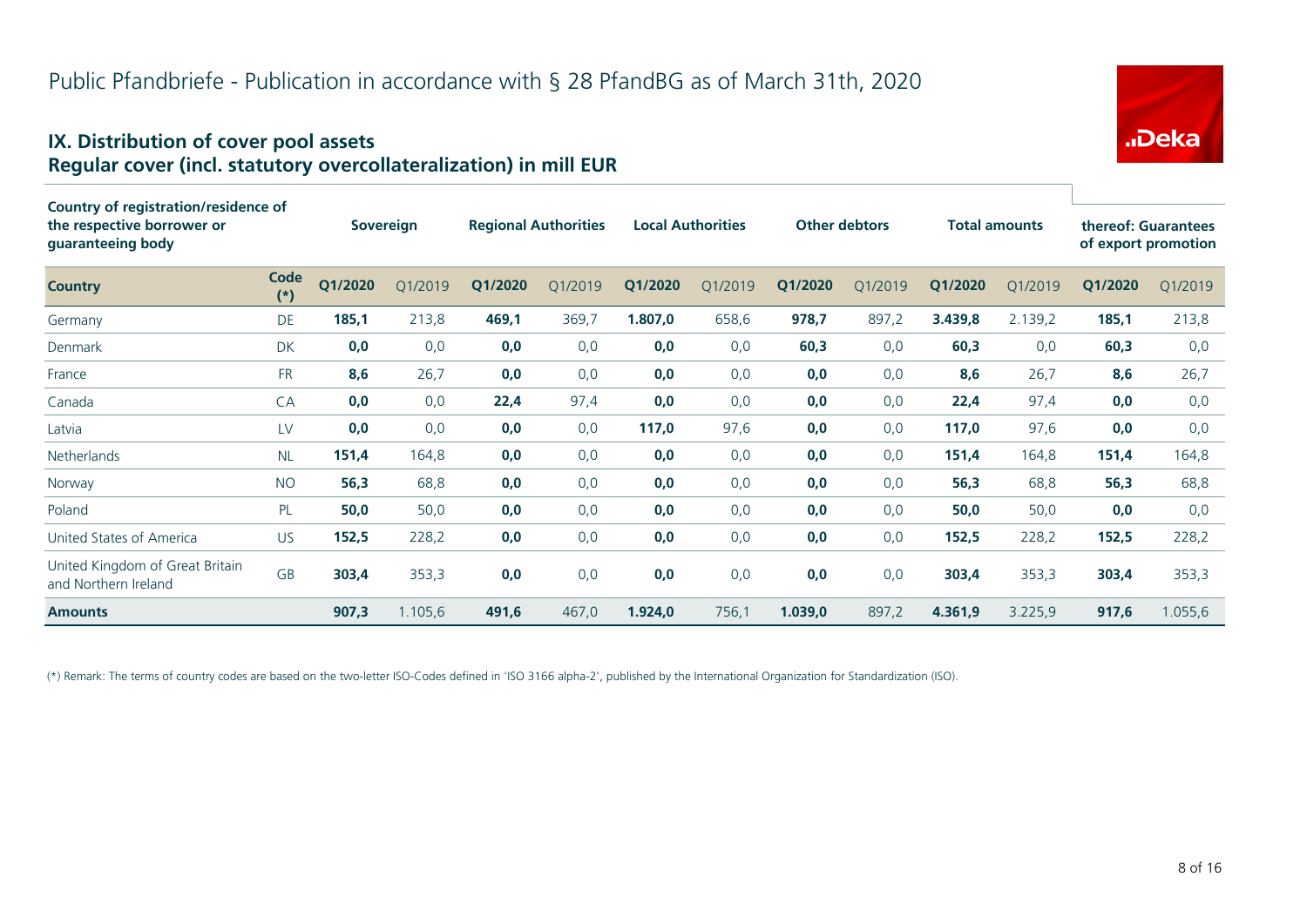

#### **X. Distribution of cover pool assets (amounts directly owed) Regular cover (incl. statutory overcollateralization) in mill EUR**

| Country of registration/residence of<br>the respective borrower |               |         | <b>Sovereign</b> |         | <b>Regional Authorities</b> |         | <b>Local Authorities</b> |         | <b>Other debtors</b> |         | <b>Total amounts</b> |
|-----------------------------------------------------------------|---------------|---------|------------------|---------|-----------------------------|---------|--------------------------|---------|----------------------|---------|----------------------|
| <b>Country</b>                                                  | Code<br>$(*)$ | Q1/2020 | 01/2019          | Q1/2020 | O1/2019                     | Q1/2020 | Q1/2019                  | Q1/2020 | 01/2019              | O1/2020 | 01/2019              |
| Germany                                                         | DE            | 0,0     | 0,0              | 469,1   | 329,7                       | 1.806,5 | 657,8                    | 978,7   | 897,2                | 3.254.3 | 1.884,6              |
| Canada                                                          | CA            | 0,0     | 0,0              | 13,3    | 76,0                        | 0,0     | 0,0                      | 0,0     | 0,0                  | 13,3    | 76,0                 |
| Latvia                                                          | LV            | 0,0     | 0,0              | 0,0     | 0,0                         | 117,0   | 97,6                     | 0,0     | 0,0                  | 117,0   | 97,6                 |
| Poland                                                          | PL            | 50,0    | 50,0             | 0,0     | 0,0                         | 0,0     | 0,0                      | 0,0     | 0,0                  | 50,0    | 50,0                 |
| <b>Amounts</b>                                                  |               | 50,0    | 50,0             | 482,4   | 405,7                       | 1.923,5 | 755,3                    | 978,7   | 897,2                | 3.434.6 | 2.108,2              |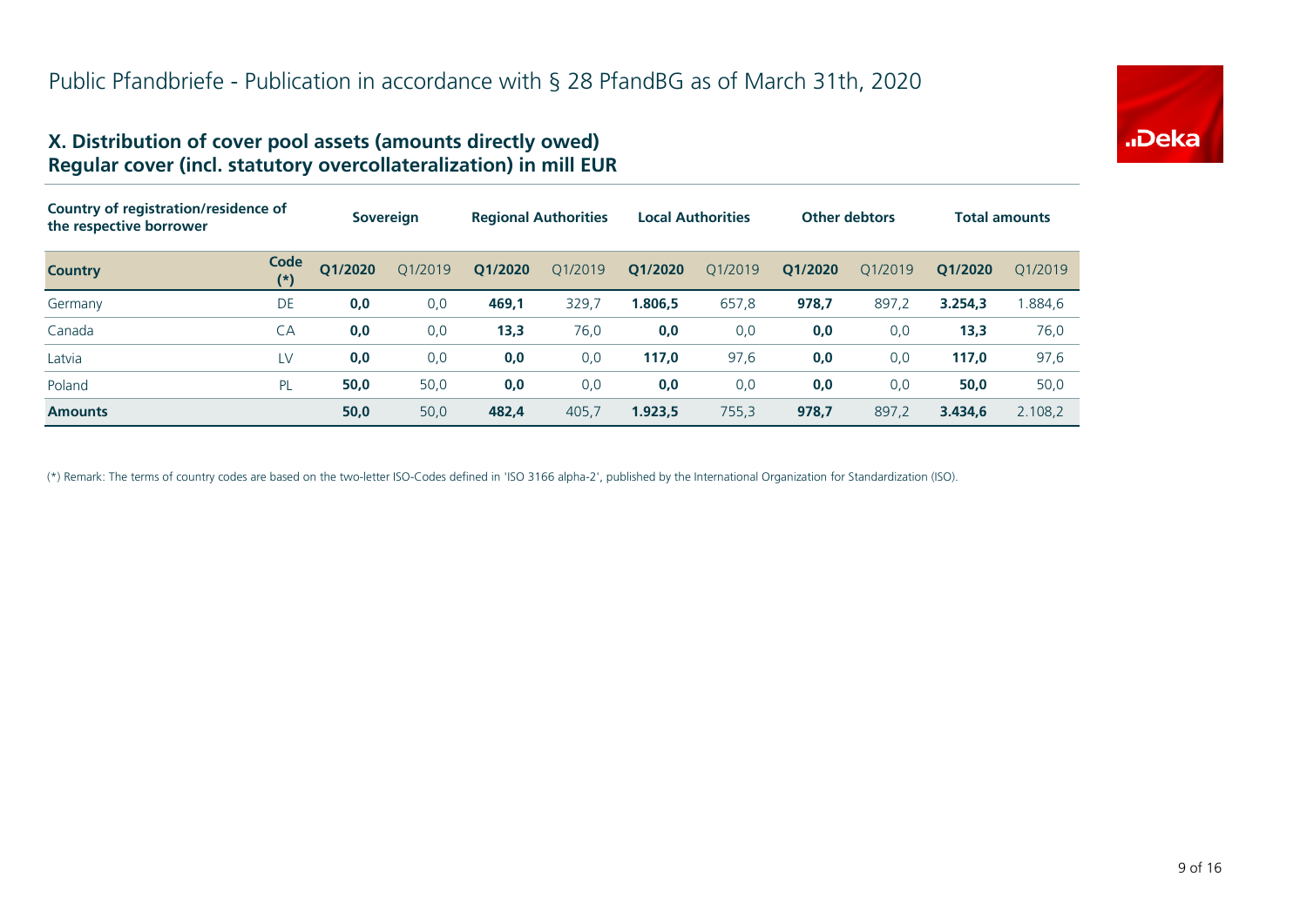#### **XI. Distribution of cover pool assets (guaranteed amounts) Regular cover (incl. statutory overcollateralization) in mill EUR**

| Country of registration/residence of<br>the guaranteeing body |                   | <b>Sovereign</b> |         | <b>Regional Authorities</b> |         | <b>Local Authorities</b> |         | <b>Other debtors</b> |         | <b>Total amounts</b> |         |
|---------------------------------------------------------------|-------------------|------------------|---------|-----------------------------|---------|--------------------------|---------|----------------------|---------|----------------------|---------|
| <b>Country</b>                                                | Code<br>$^{\ast}$ | Q1/2020          | Q1/2019 | Q1/2020                     | O1/2019 | Q1/2020                  | Q1/2019 | Q1/2020              | Q1/2019 | Q1/2020              | Q1/2019 |
| Germany                                                       | DE                | 185,1            | 213,8   | 0,0                         | 40,0    | 0,5                      | 0,8     | 0,0                  | 0,0     | 185,5                | 254,6   |
| Denmark                                                       | <b>DK</b>         | 0,0              | 0,0     | 0,0                         | 0,0     | 0,0                      | 0,0     | 60,3                 | 0,0     | 60,3                 | 0,0     |
| France                                                        | <b>FR</b>         | 8,6              | 26,7    | 0,0                         | 0,0     | 0,0                      | 0,0     | 0,0                  | 0,0     | 8,6                  | 26,7    |
| Canada                                                        | CA                | 0,0              | 0,0     | 9,1                         | 21,4    | 0,0                      | 0,0     | 0,0                  | 0,0     | 9,1                  | 21,4    |
| <b>Netherlands</b>                                            | <b>NL</b>         | 151,4            | 164,8   | 0,0                         | 0,0     | 0,0                      | 0,0     | 0,0                  | 0,0     | 151,4                | 164,8   |
| Norway                                                        | <b>NO</b>         | 56,3             | 68,8    | 0,0                         | 0,0     | 0,0                      | 0,0     | 0,0                  | 0,0     | 56,3                 | 68,8    |
| United States of America                                      | <b>US</b>         | 152,5            | 228,2   | 0,0                         | 0,0     | 0,0                      | 0,0     | 0,0                  | 0,0     | 152,5                | 228,2   |
| United Kingdom of Great Britain<br>and Northern Ireland       | <b>GB</b>         | 303,4            | 353,3   | 0,0                         | 0,0     | 0,0                      | 0,0     | 0,0                  | 0,0     | 303,4                | 353,3   |
| <b>Amounts</b>                                                |                   | 857,3            | 1.055,6 | 9,1                         | 61,4    | 0,5                      | 0,8     | 60,3                 | 0,0     | 927,2                | 1.117,8 |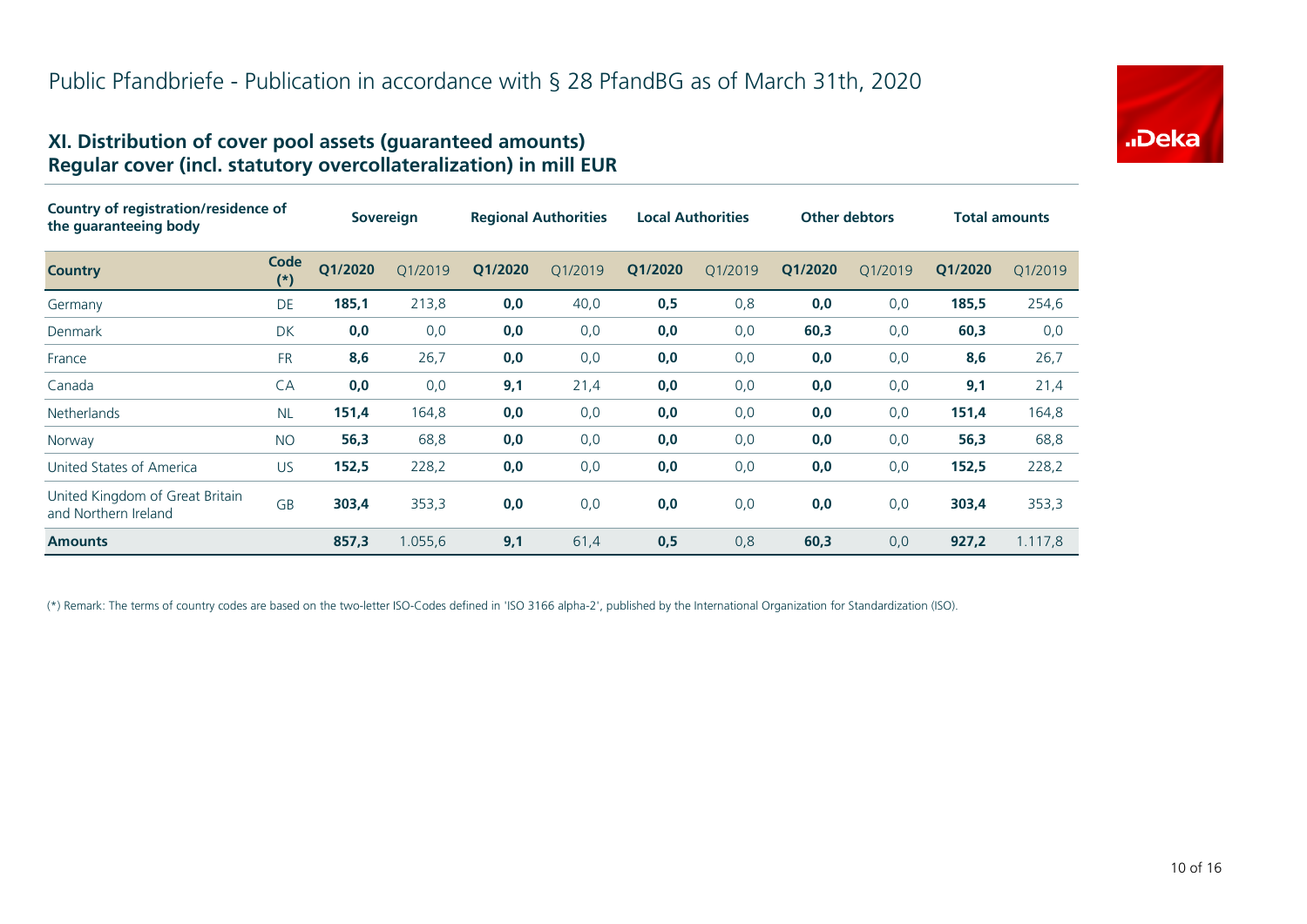#### **XII. Distribution of cover pool assets (guarantees for reasons of export promotion) Regular cover in mill EUR**

| Country of registration/residence of<br>the guaranteeing body |               | <b>Total amounts</b> |         | thereof: Sovereign |         | thereof: Other<br>debtors |         |  |  |  |
|---------------------------------------------------------------|---------------|----------------------|---------|--------------------|---------|---------------------------|---------|--|--|--|
| <b>Country</b>                                                | Code<br>$(*)$ | O1/2020              | O1/2019 | O1/2020            | Q1/2019 | Q1/2020                   | Q1/2019 |  |  |  |
| Germany                                                       | DE            | 185,1                | 213,8   | 185,1              | 213,8   | 0,0                       | 0,0     |  |  |  |
| Denmark                                                       | <b>DK</b>     | 60,3                 | 0,0     | 0,0                | 0,0     | 60,3                      | 0,0     |  |  |  |
| France                                                        | <b>FR</b>     | 8,6                  | 26,7    | 8,6                | 26,7    | 0,0                       | 0,0     |  |  |  |
| <b>Netherlands</b>                                            | <b>NL</b>     | 151,4                | 164,8   | 151,4              | 164,8   | 0,0                       | 0,0     |  |  |  |
| Norway                                                        | <b>NO</b>     | 56,3                 | 68,8    | 56,3               | 68,8    | 0,0                       | 0,0     |  |  |  |
| United States of America                                      | US.           | 152,5                | 228,2   | 152,5              | 228,2   | 0,0                       | 0,0     |  |  |  |
| United Kingdom of Great Britain<br>and Northern Ireland       | GB            | 303,4                | 353,3   | 303,4              | 353,3   | 0,0                       | 0,0     |  |  |  |
| <b>Amounts</b>                                                |               | 917,6                | 1.055,6 | 857,3              | 1.055,6 | 60,3                      | 0,0     |  |  |  |

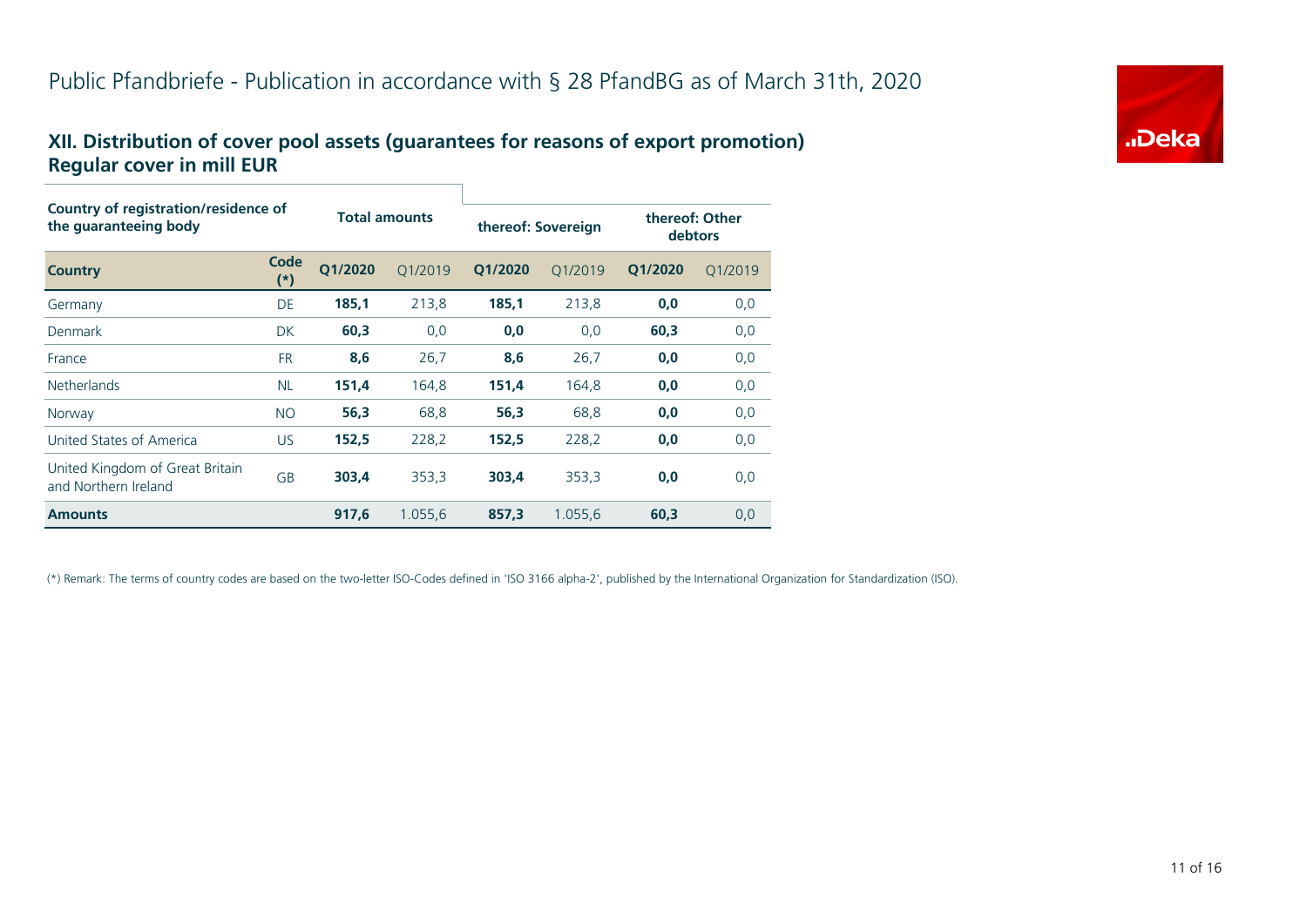

### **XIII. Debts in arrears > 90 Days (in mill EUR)**

| Country of registration/residence of<br>the respective borrower or<br>guaranteeing body |               | <b>Total amounts</b> |         |         | thereof: Sovereign |         | thereof: Regional<br><b>Authorities</b> |         | thereof: Local<br><b>Authorities</b> |         | thereof: Other<br>debtors |  |
|-----------------------------------------------------------------------------------------|---------------|----------------------|---------|---------|--------------------|---------|-----------------------------------------|---------|--------------------------------------|---------|---------------------------|--|
| <b>Country</b>                                                                          | Code<br>$(*)$ | Q1/2020              | Q1/2019 | Q1/2020 | Q1/2019            | Q1/2020 | Q1/2019                                 | Q1/2020 | Q1/2019                              | Q1/2020 | Q1/2019                   |  |
| Germany                                                                                 | <b>DE</b>     | 0,0                  | 0,0     | 0,0     | 0,0                | 0,0     | 0,0                                     | 0,0     | 0,0                                  | 0,0     | 0,0                       |  |
| Denmark                                                                                 | DK            | 0,0                  | 0,0     | 0,0     | 0,0                | 0,0     | 0,0                                     | 0,0     | 0,0                                  | 0,0     | 0,0                       |  |
| France                                                                                  | <b>FR</b>     | 0,0                  | 0,0     | 0,0     | 0,0                | 0,0     | 0,0                                     | 0,0     | 0,0                                  | 0,0     | 0,0                       |  |
| Canada                                                                                  | CA            | 0,0                  | 0,0     | 0,0     | 0,0                | 0,0     | 0,0                                     | 0,0     | 0,0                                  | 0,0     | 0,0                       |  |
| Latvia                                                                                  | LV            | 0,0                  | 0,0     | 0,0     | 0,0                | 0,0     | 0,0                                     | 0,0     | 0,0                                  | 0,0     | 0,0                       |  |
| Netherlands                                                                             | <b>NL</b>     | 0,0                  | 0,0     | 0,0     | 0,0                | 0,0     | 0,0                                     | 0,0     | 0,0                                  | 0,0     | 0,0                       |  |
| Norway                                                                                  | <b>NO</b>     | 0,0                  | 0,0     | 0,0     | 0,0                | 0,0     | 0,0                                     | 0,0     | 0,0                                  | 0,0     | 0,0                       |  |
| Poland                                                                                  | PL            | 0,0                  | 0,0     | 0,0     | 0,0                | 0,0     | 0,0                                     | 0,0     | 0,0                                  | 0,0     | 0,0                       |  |
| United States of America                                                                | US            | 0,0                  | 0,0     | 0,0     | 0,0                | 0,0     | 0,0                                     | 0,0     | 0,0                                  | 0,0     | 0,0                       |  |
| United Kingdom of Great Britain<br>and Northern Ireland                                 | GB            | 0,0                  | 0,0     | 0,0     | 0,0                | 0,0     | 0,0                                     | 0,0     | 0,0                                  | 0,0     | 0,0                       |  |
| <b>Amounts</b>                                                                          |               | 0,0                  | 0,0     | 0,0     | 0,0                | 0,0     | 0,0                                     | 0,0     | 0,0                                  | 0,0     | 0,0                       |  |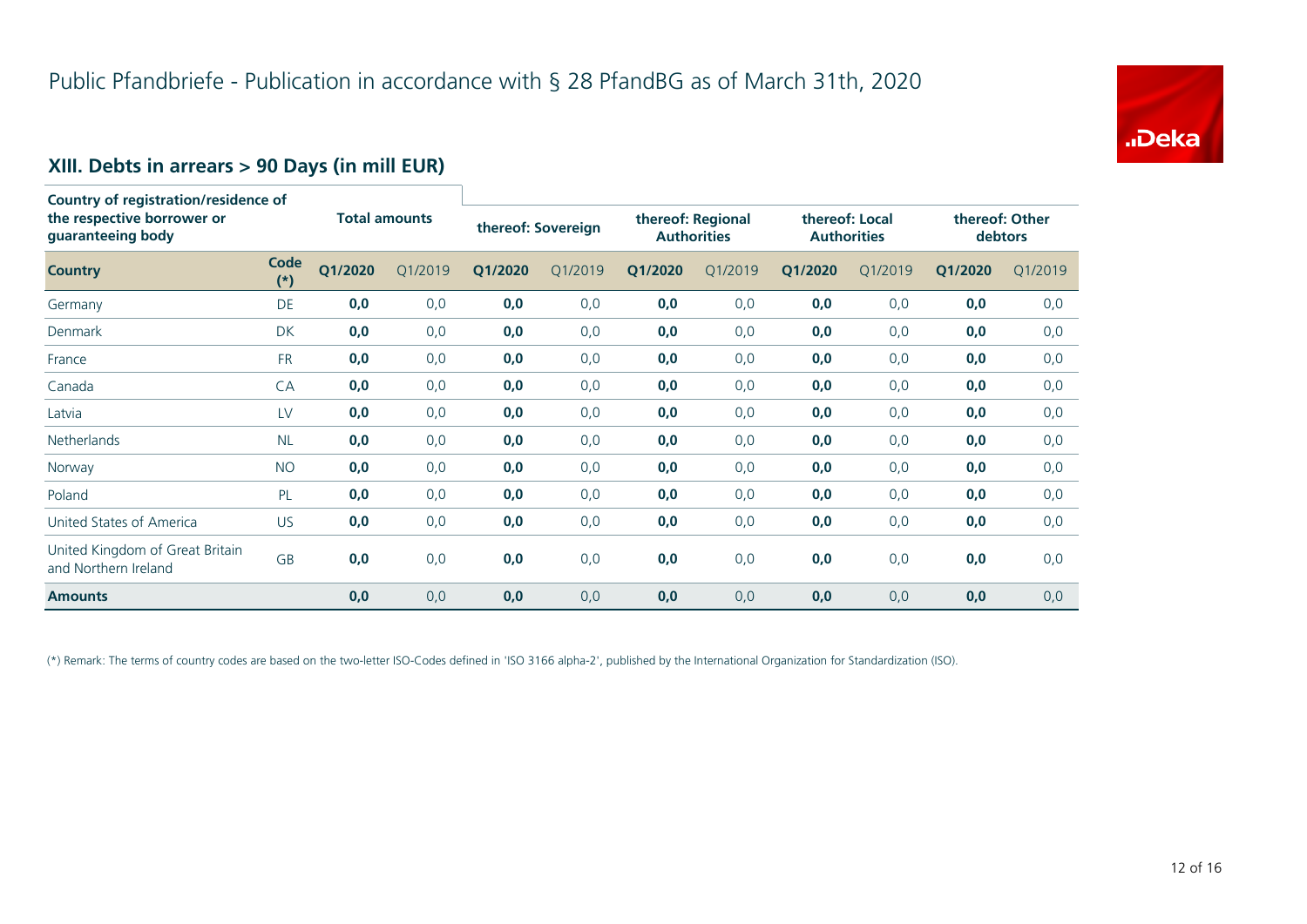#### **XIV. Total amounts of nonperforming assets, if at least 5% of each individual claim are non performing (in mill EUR)**

| <b>Country of registration/residence of</b><br>the respective borrower or<br>guaranteeing body |               | <b>Total amounts</b> |         |         | thereof: Sovereign |         | thereof: Regional<br><b>Authorities</b> |         | thereof: Local<br><b>Authorities</b> |         | thereof: Other<br>debtors |  |
|------------------------------------------------------------------------------------------------|---------------|----------------------|---------|---------|--------------------|---------|-----------------------------------------|---------|--------------------------------------|---------|---------------------------|--|
| <b>Country</b>                                                                                 | Code<br>$(*)$ | Q1/2020              | Q1/2019 | Q1/2020 | Q1/2019            | Q1/2020 | Q1/2019                                 | Q1/2020 | Q1/2019                              | Q1/2020 | Q1/2019                   |  |
| Germany                                                                                        | DE            | 0,0                  | 0,0     | 0,0     | 0,0                | 0,0     | 0,0                                     | 0,0     | 0,0                                  | 0,0     | 0,0                       |  |
| Denmark                                                                                        | DK            | 0,0                  | 0,0     | 0,0     | 0,0                | 0,0     | 0,0                                     | 0,0     | 0,0                                  | 0,0     | 0,0                       |  |
| France                                                                                         | <b>FR</b>     | 0,0                  | 0,0     | 0,0     | 0,0                | 0,0     | 0,0                                     | 0,0     | 0,0                                  | 0,0     | 0,0                       |  |
| Canada                                                                                         | CA            | 0,0                  | 0,0     | 0,0     | 0,0                | 0,0     | 0,0                                     | 0,0     | 0,0                                  | 0,0     | 0,0                       |  |
| Latvia                                                                                         | LV            | 0,0                  | 0,0     | 0,0     | 0,0                | 0,0     | 0,0                                     | 0,0     | 0,0                                  | 0,0     | 0,0                       |  |
| <b>Netherlands</b>                                                                             | <b>NL</b>     | 0,0                  | 0,0     | 0,0     | 0,0                | 0,0     | 0,0                                     | 0,0     | 0,0                                  | 0,0     | 0,0                       |  |
| Norway                                                                                         | <b>NO</b>     | 0,0                  | 0,0     | 0,0     | 0,0                | 0,0     | 0,0                                     | 0,0     | 0,0                                  | 0,0     | 0,0                       |  |
| Poland                                                                                         | PL            | 0,0                  | 0,0     | 0,0     | 0,0                | 0,0     | 0,0                                     | 0,0     | 0,0                                  | 0,0     | 0,0                       |  |
| United States of America                                                                       | <b>US</b>     | 0,0                  | 0,0     | 0,0     | 0,0                | 0,0     | 0,0                                     | 0,0     | 0,0                                  | 0,0     | 0,0                       |  |
| United Kingdom of Great Britain<br>and Northern Ireland                                        | GB            | 0,0                  | 0,0     | 0,0     | 0,0                | 0,0     | 0,0                                     | 0,0     | 0,0                                  | 0,0     | 0,0                       |  |
| <b>Amounts</b>                                                                                 |               | 0,0                  | 0,0     | 0,0     | 0,0                | 0,0     | 0,0                                     | 0,0     | 0,0                                  | 0,0     | 0,0                       |  |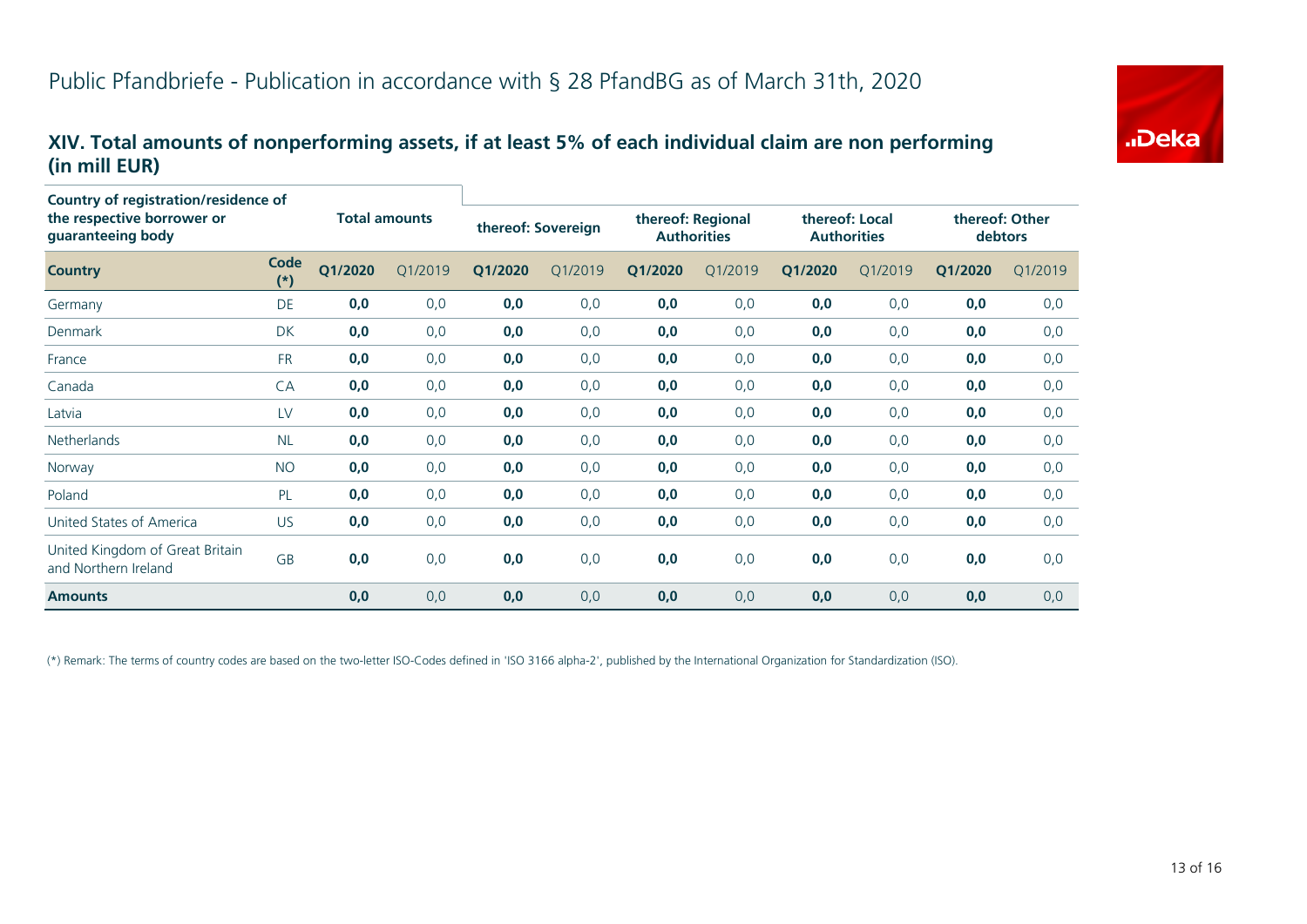## **I. Additional voluntary information about the cover pool**

|                                    |             | Q1/2020 |
|------------------------------------|-------------|---------|
| WAL of cover pool (Total)          | in years    | 6,7     |
| Part of ECB elligble securities    | in mill EUR | 320,0   |
| Overcollateralisation by law (npv) | in $%$      | 2,0     |

| <b>Currency Exposure (nominal)</b> | in mill EUR | Q1/2020 |
|------------------------------------|-------------|---------|
| <b>EUR</b>                         |             | 4.186,2 |
| <b>USD</b>                         |             | 175,7   |

| <b>Current Rating of Pfandbrief (according to Rating Agency)</b> | O1/2020 |
|------------------------------------------------------------------|---------|
| Moody's                                                          | Aaa     |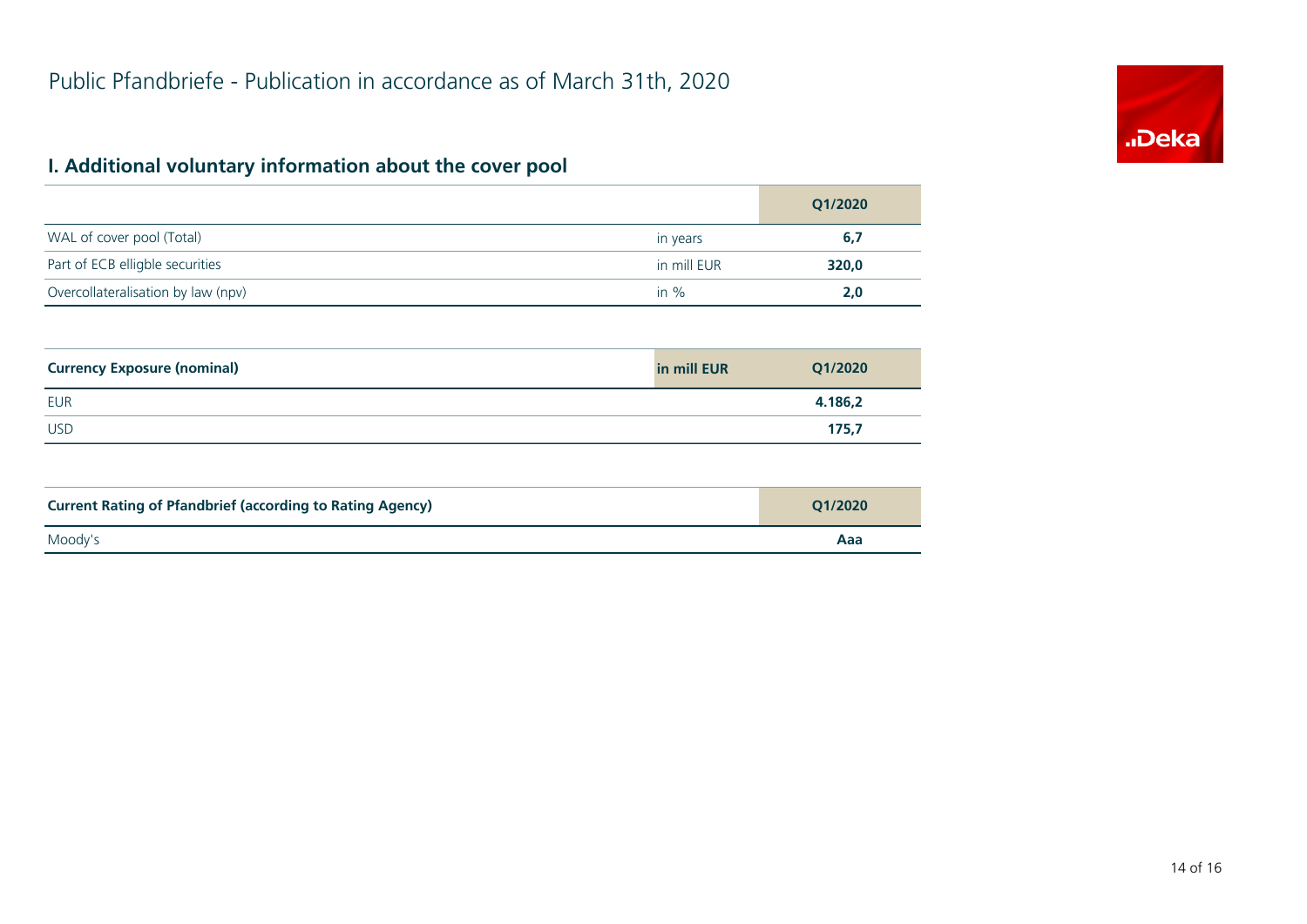#### **I. Additional voluntary information about the cover pool**

| Breakdown of claims agianst centralbanks and banks<br>according to section 25 para 1 no. 5 by Credit Quality Step | in mill EUR | O1/2020 |
|-------------------------------------------------------------------------------------------------------------------|-------------|---------|
| Credit Quality Step 1                                                                                             |             | 0.0     |
| Credit Quality Step 2                                                                                             |             | 0.0     |

| Loans $(*)$                                               |             | Q1/2020 |
|-----------------------------------------------------------|-------------|---------|
| Number of loans                                           |             | 247     |
| Number of borrowers                                       |             | 88      |
| Total amount of loans granted to the 10 biggest borrowers | in mill EUR | 1.575,9 |
| Total amounts of bonds                                    | in mill EUR | 642,4   |
| Total amounts of loans                                    | in mill EUR | 3.719,5 |

| <b>Derivates</b>                                          |              | Q1/2020 |
|-----------------------------------------------------------|--------------|---------|
| Are derivatives included in the cover pool?               | Yes / No     | No      |
| Dervatives in the cover pool (npv)                        | in mill EUR  | 0,0     |
| Type of swaps (I=intra-group, E=external, B=both, N=none) | (I, E, B, N) | Ν       |

(\*) Remark: Only regular cover pool assets are included.